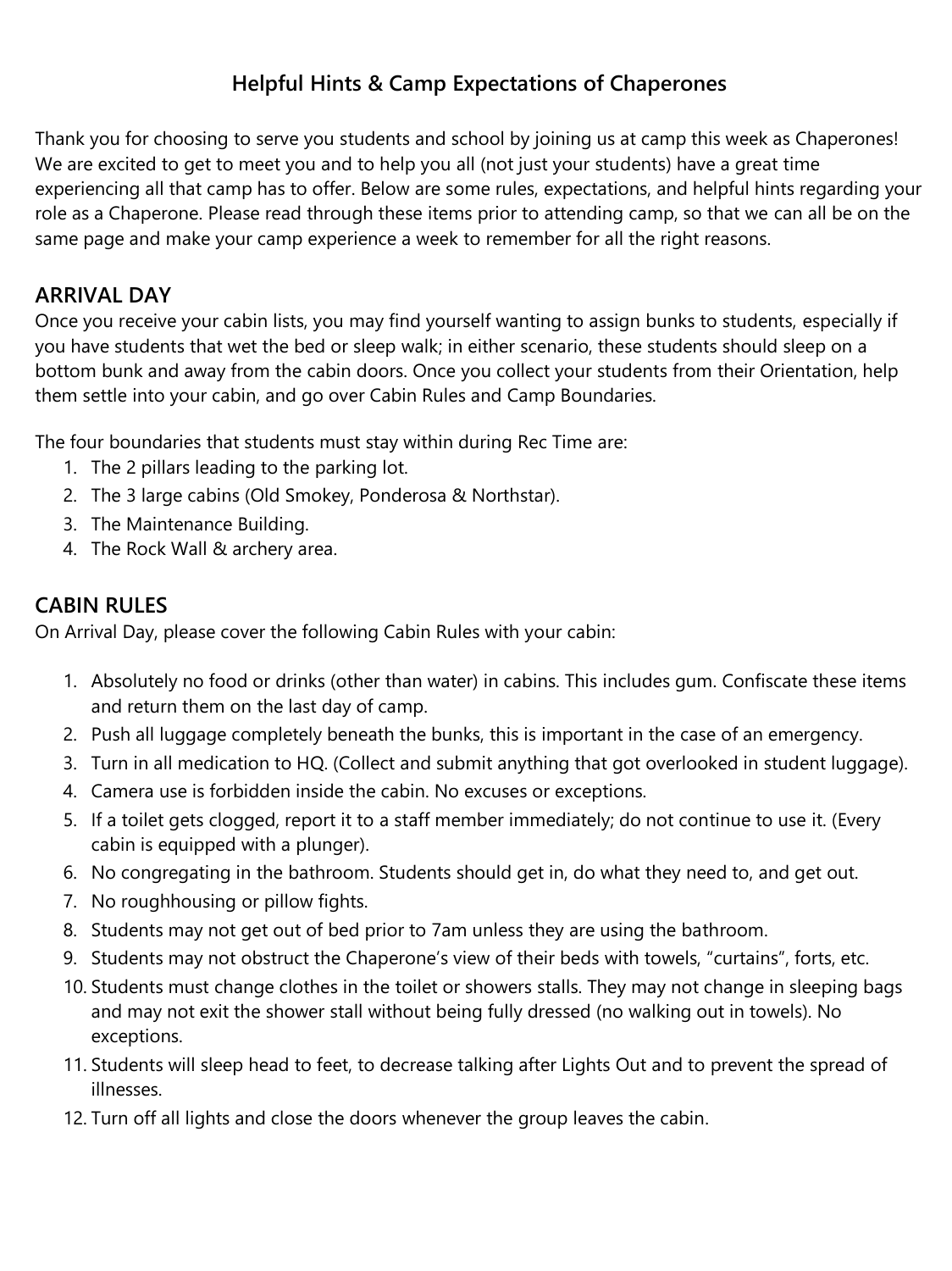## **CABIN TIME**

Cabin Time occurs several times a day and is great for:

- 1. Prepping for the next activity (e.g. gathering the 5 B's, gathering skit props, changing clothes).
- **2. Practicing your cabin skit.**
- 3. Getting ready for the day or for bed (e.g. showering, brushing teeth and hair).
- 4. Resting, writing letters to home, writing thank you cards/notes, journaling.
- 5. Tidying the cabin to win the Clean Cabin Award!

## **SHOWERS**

While at camp, students are **required** to take a minimum of **one** shower during their stay. Showers should be less than 5min long, and should occur in the morning before breakfast or in the evening before bed. Create a showering schedule to ensure that all students shower at least once. It can be as simple as 4 top bunks shower in the morning and 4 bottom bunks in the evening.

## **SLEEPWALKING**

If a student sleepwalks, make sure they sleep on a bottom bunk farthest from the cabin doors. Chaperones should **ALWAYS** sleep in the beds closest to the cabin doors (front and back). Sleepwalking usually occurs during deep sleep, so sleepwalkers will be difficult to awaken and will be disoriented if you do. Therefore, instead, simply guide them back to their bunk without waking them. The only time you need to report sleepwalking is in the event that a sleepwalker injures themselves or another, or if there is a situation that is abnormal or problematic.

## **HOMESICKNESS**

The most common ailment we see with CODES is homesickness: an emotional state resulting from being away from home, often with physical symptoms (headache, stomachache, vomiting). Before sending a student to HQ for suspected homesickness gather the following information, and troubleshoot/resolve the issue on your own first:

- 1. What are your symptoms?
- 2. Do you think it is homesickness?

## **CABIN SKITS**

This week your cabin will perform a skit for their school based on a topic they will learn at camp. Chaperones are allowed to be in the skit so long as the criteria/components below are met.

#### **Cabin Skit Criteria:**

- 1. It should be 3-5 min long.
- 2. Every member of the cabin must have a role.
- 3. It must have science content that is accurate.
- 4. It should demonstrate evidence of having been practiced.

#### **Components of a Good Skit:**

- 1. Actors face the audience at all times.
- 2. Actors speak loudly.
- 3. Actors remember their lines and stay focused (e.g. no giggle fits).